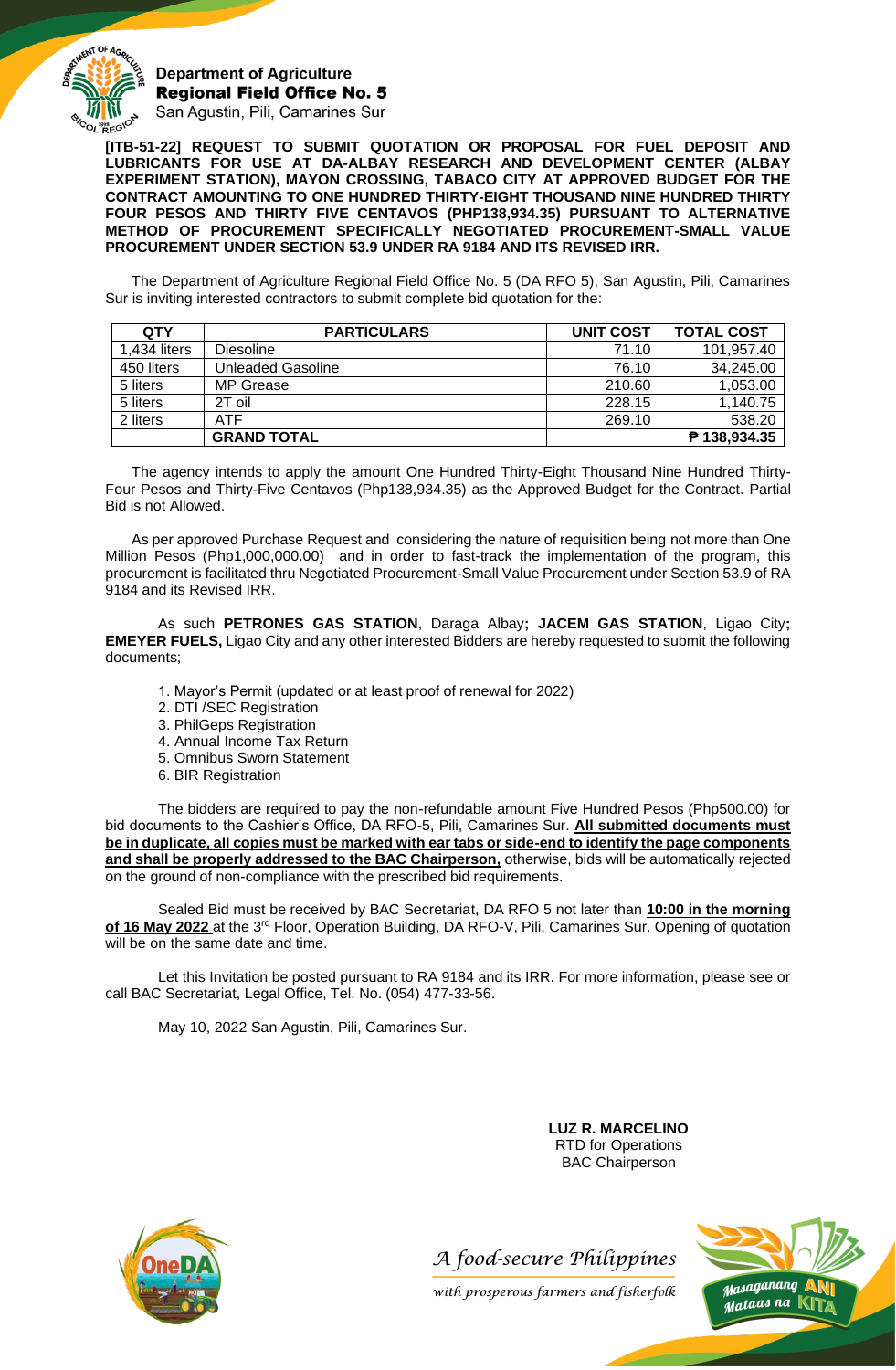#### Republic of the Philippines **DEPARTMENT OF AGRICULTURE**

Regional Field Office No. 5 San Agustin, Pili, Camarines Sur

## **BID FORM (GOODS)**

#### **Department of Agriculture**

Regional Field Unit No. 5 San Agustin, Pili, Camarines Sur

The Bids and Awards Committee

Gentlemen/Ladies:

Having examined the bidding documents, the receipts of which is hereby duly acknowledge we the undersigned offer to supply/deliver the goods requisitioned in conformity with the said bid documents for the total amount of

\_\_\_\_\_\_\_\_\_\_\_\_\_\_\_\_\_\_\_\_\_\_\_\_\_\_\_\_\_\_\_\_\_\_\_\_\_\_\_\_\_\_\_\_\_\_\_\_\_\_\_\_\_\_ (**PHP**\_\_\_\_\_\_\_\_\_\_\_\_\_\_\_\_\_\_\_\_\_\_\_\_).

Accompanying this Bid Form is our Bid Offer containing the details of the requisition and our offered items in specified quantity and unit price.

We undertake, if our Bid is duly accepted, to deliver the goods in accordance with the delivery schedule specified in the Schedule of requirements.

We agree to abide by our Bid for the bid validity period as set by the procuring entity but not exceeding one hundred twenty (120) calendar days from the date of the bids opening.

Until a formal contract is prepared and executed, this bid, together with your acceptance thereof thru Notice of Award, subject to all other bid documents, shall be binding upon us.

We understand that you are not bound to accept the lowest of any bid that you may receive.

We certify that we complied with the eligibility requirements as specified under RA 9184 and its IRR and the bidding documents.

Dated this \_\_\_\_\_\_\_\_ day of \_\_\_\_\_\_\_\_\_\_\_\_\_ 20\_\_\_\_.

(Name & Signature of Bidder or Authorized Representative)

Date of Bidding

(Address & telephone No.)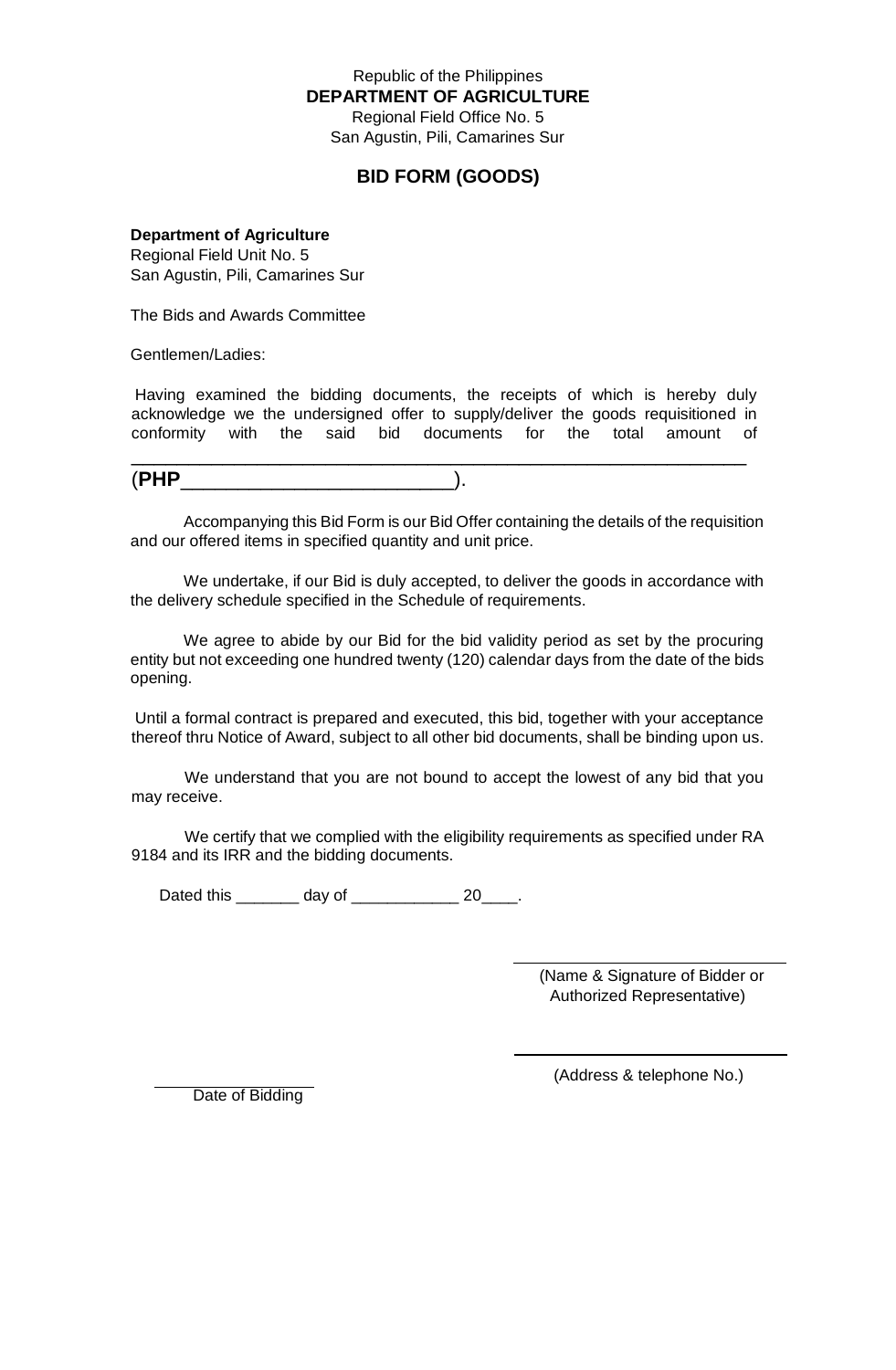## **FOR GOODS OFFERED FROM WITHIN THE PHILIPPINES**

**Name of Project:** 

# *FUEL DEPOSIT AND LUBRICANTS FOR USE AT DA-ALBAY RESEARCH AND DEVELOPMENT CENTER (ALBAY EXPERIMENT STATION), MAYON CROSSING, TABACO*

*CITY* 

**Name of Bidder / Authorized Representative:** \_\_\_\_\_\_\_\_\_\_\_\_\_\_\_\_\_\_\_\_\_\_\_\_\_\_\_\_\_\_\_\_\_\_\_\_\_\_\_\_\_\_\_\_\_\_\_\_\_\_\_\_\_\_\_\_\_\_\_\_\_\_\_\_\_\_\_\_\_\_\_\_\_

|             | $\mathbf{2}$             | 3                                  | 4            | 5                                                  | 6                                                                                                                              |                                                                                                                  | 8                                                                                                 | 9                                                            | 10                                                                                                     |
|-------------|--------------------------|------------------------------------|--------------|----------------------------------------------------|--------------------------------------------------------------------------------------------------------------------------------|------------------------------------------------------------------------------------------------------------------|---------------------------------------------------------------------------------------------------|--------------------------------------------------------------|--------------------------------------------------------------------------------------------------------|
| <b>ITEM</b> | <b>DESCRIPTION</b>       | <b>COUNTRY OF</b><br><b>ORIGIN</b> | <b>QTY</b>   | <b>UNIT PRICE</b><br><b>EXW</b> per<br><b>ITEM</b> | <b>TRANSPORTATION</b><br>AND INSURANCE AND<br><b>ALL OTHER COST</b><br><b>INCIDENTAL TO</b><br>DELIVERY,<br>PER<br><b>ITEM</b> | <b>SALES AND</b><br><b>OTHER TAXES</b><br><b>PAYABLE IF</b><br><b>CONTRACT IS</b><br>AWARDED,<br><b>PER ITEM</b> | <b>COST OF</b><br><b>INCIDENTAL</b><br><b>SERVICES IF</b><br><b>APLICABLE,</b><br><b>PER ITEM</b> | <b>TOTAL</b><br>PRICE, PER<br><b>UNIT</b><br>$(col 5+6+7+8)$ | <b>TOTAL PRICE,</b><br><b>DELIVERED</b><br><b>FINAL</b><br><b>DESTINATION</b><br>$(col 9)$ x $(col 4)$ |
|             | <b>Diesoline</b>         |                                    | 1,434 liters |                                                    |                                                                                                                                |                                                                                                                  |                                                                                                   |                                                              |                                                                                                        |
|             | <b>Unleaded Gasoline</b> |                                    | 450 liters   |                                                    |                                                                                                                                |                                                                                                                  |                                                                                                   |                                                              |                                                                                                        |
|             | <b>MP</b> Grease         |                                    | 5 liters     |                                                    |                                                                                                                                |                                                                                                                  |                                                                                                   |                                                              |                                                                                                        |
|             | 2T oil                   |                                    | 5 liters     |                                                    |                                                                                                                                |                                                                                                                  |                                                                                                   |                                                              |                                                                                                        |
|             | <b>ATF</b>               |                                    | 2 liters     |                                                    |                                                                                                                                |                                                                                                                  |                                                                                                   |                                                              |                                                                                                        |
|             | <b>GRAND TOTAL</b>       |                                    |              |                                                    |                                                                                                                                |                                                                                                                  |                                                                                                   |                                                              |                                                                                                        |

*[ Signature ] [ in the capacity of ]* 

\_\_\_\_\_\_\_\_\_\_\_\_\_\_\_\_\_\_\_\_\_\_\_\_\_\_\_\_\_\_\_\_\_\_\_\_\_\_\_\_\_\_\_\_\_\_\_\_\_\_\_\_\_\_\_\_\_\_\_\_\_\_\_\_\_\_\_\_\_\_\_\_

*Duly authorized to sign Bid for and on behalf of*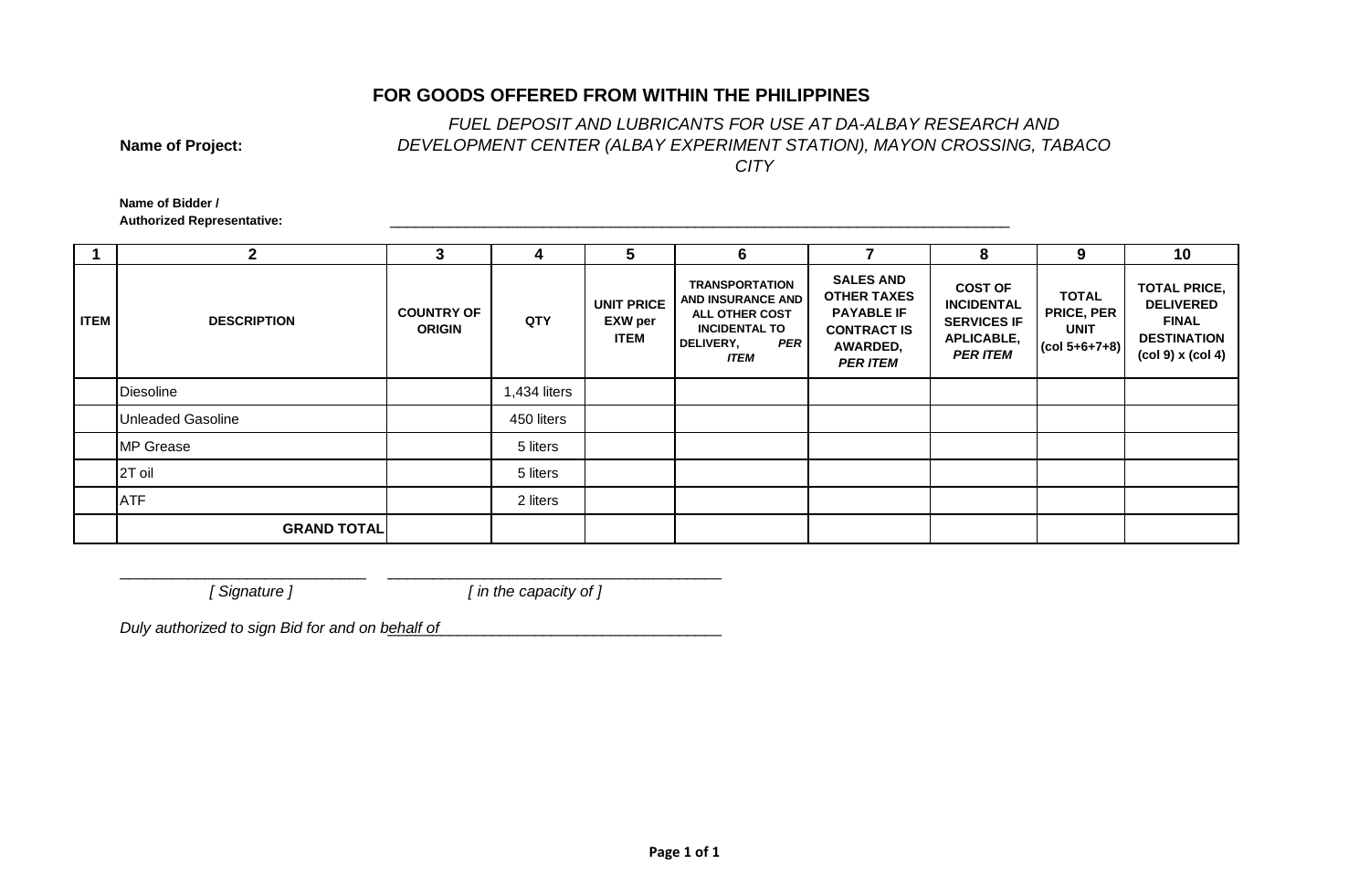*[shall be submitted with the Bid]* \_\_\_\_\_\_\_\_\_\_\_\_\_\_\_\_\_\_\_\_\_\_\_\_\_\_\_\_\_\_\_\_\_\_\_\_\_\_\_\_\_\_\_\_\_\_\_\_\_\_\_\_\_\_\_\_\_\_\_\_\_\_\_\_\_\_\_\_\_\_\_\_\_

REPUBLIC OF THE PHILIPPINES ) CITY/MUNICIPALITY OF \_\_\_\_\_\_ ) S.S.

### **AFFIDAVIT**

I, [Name of Affiant], of legal age, [Civil Status], [Nationality], and residing at [Address of Affiant], after having been duly sworn in accordance with law, do hereby depose and state that:

*1. [Select one, delete the other:]*

*[If a sole proprietorship:]* I am the sole proprietor or authorized representative of [Name of Bidder] with office address at [address of Bidder];

*IIf a partnership, corporation, cooperative, or joint venture:* I am the duly authorized and designated representative of [Name of Bidder] with office address at [address of Bidder];

*2. [Select one, delete the other:]*

*[If a sole proprietorship:]* As the owner and sole proprietor, or authorized representative of [Name of Bidder], I have full power and authority to do, execute and perform any and all acts necessary to participate, submit the bid, and to sign and execute the ensuing contract for [Name of the Project] of the [Name of the Procuring Entity], as shown in the attached duly notarized Special Power of Attorney;

*[If a partnership, corporation, cooperative, or joint venture:]* I am granted full power and authority to do, execute and perform any and all acts necessary to participate, submit the bid, and to sign and execute the ensuing contract for [Name of the Project] of the [Name of the Procuring Entity], as shown in the attached [state title of attached document showing proof of authorization (e.g., duly notarized Secretary's Certificate, Board/Partnership Resolution, or Special Power of Attorney, whichever is applicable;)];

- 3. [Name of Bidder] is not "blacklisted" or barred from bidding by the Government of the Philippines or any of its agencies, offices, corporations, or Local Government Units, foreign government/foreign or international financing institution whose blacklisting rules have been recognized by the Government Procurement Policy Board, **by itself or by relation, membership, association, affiliation, or controlling interest with another blacklisted person or entity as defined and provided for in the Uniform Guidelines on Blacklisting;**
- 4. Each of the documents submitted in satisfaction of the bidding requirements is an authentic copy of the original, complete, and all statements and information provided therein are true and correct;
- 5. [Name of Bidder] is authorizing the Head of the Procuring Entity or its duly authorized representative(s) to verify all the documents submitted;
- *6. [Select one, delete the rest:]*

*[If a sole proprietorship:]* The owner or sole proprietor is not related to the Head of the Procuring Entity, members of the Bids and Awards Committee (BAC), the Technical

*GPPB Resolution No. 16-2020, dated 16 September 2020*